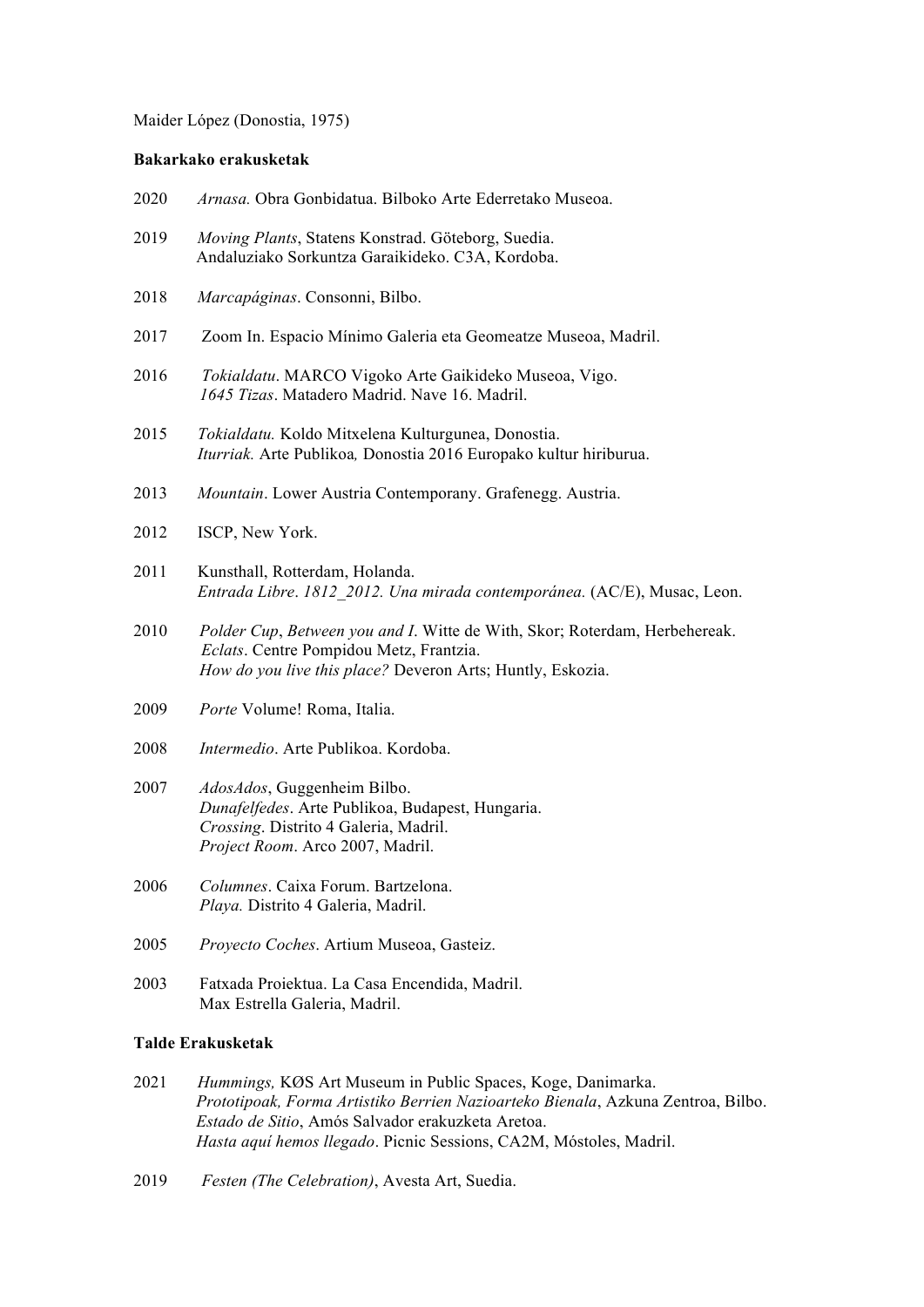*Cáceres Abierto*, Arte Garaikidea Espazio Publikoan. Cáceres. *Otros campos: arte, sociedad y fútbol*. CDAN, Huesca. *Biharko Liburutegi Guztiak*. Koldo Mitxelena Kulturgunea, Donostia.

- 2018 *Festival for the People*. Philadelphia Contemporary, Filadelfia. Estatu Batuak.  *Shadow of the Mountains*. Beit HaGefen Gallery, Haifa. Israel. *68aren ostean*, Bilboko Arte Ederren Museoa, Bilbo. *Trazados*. aP gallery. Martín Muñoz de Ayllón, Segovia. *Simulation, Par amour du jeu*. Magasins généraux. Paris.
- 2017 Prospect 4. New Orleans Contemporary Art Triennial. New Orleans. Estatu Batuak.  *Cartografías Líquidas*. Museo Carrillo Gil, Mexico Hiria. *Hybris. MUSAC, Museo de Arte Contemporáneo Castilla y León. When the Other Meets the Other*. Cultural Center Belgrado. Serbia. *Mugak.* Nazioarteko Arkitektura Bienala, Donostia.
- 2016 Bien Urbain 6. Besançon, Frantzia. *Agency of Living Organisms.*Tabakalera. Donostia. Let Us Cultivate Our Garden. Cappadox. Capadozia. Turkia. Onzijn, WOW Amsterdam. Herbehereak. *Maasparadox: cultural resilience in times of climate change*. Bureau Europa, Maastricht, Herbehereak.
- 2015 A*re you talking to me?* Wilhelm-Hack-Museum. Ludwigshafen, Alemania. *Cappadocia Struck*, Cappadox. Uchisar, Turkia. *El público*. Garcia Lorca Gunea. Granada.
- 2014 Play Time. Les Ateliers de Rennes, 4<sup>ª</sup> biennale d'art contemporain. Rennes. Frantzia. *Biblioteka eta Jakintza*. Koldo Mitxelena Gunea. Donostia. *Open Studio*. Tabacalera. Madrid. *Survival Kit 6.* The Latvian Centre for Contemporary Art. Riga, Letonia. *Arterial Motives*. Street Road artists space. Cochranville, Penssylvania. Estatu Batuak. *Foreigners among Us*. Beit HaGefen Gallery, Haifa. Israel. *Suturak, Cerca a lo próximo*. San Telmo Museoa, Donostia.
- 2013 Istanbul 13. Bienala. *Mom, I am Barbarian?* Turkia. *Individual Order*. KARST. Plymouth. Ingalaterra.
- 2012 Iragana Gure Artean. Montehermoso Kulturgunea. Gasteiz. *Zentzua eta iraunkortasuna.* Urdaibai Arte. 2012 Fundazioa.
- 2011 *Art Across the City*. Locws International. Swansea, Gales.
- 2010 Biennale Internationale Design 2010; Saint Étienne, Frantzia.  *Arts Towada.* Nanjo and Associates, Japonia.
- 2009 *Actions: What You Can Do With the City*. Graham Foundation; Chicago, Estatu Batuak. *The Jerusalem Show*. Al-Ma'mal Foundation for Contemporary Art, Jerusalem. *Off Street*. A Foundation; London. *Hoehenrausch*. O.k. Center for Contemporary Art Linz, Austria. *Provisions for the future*. Sharjah Biennial 9, Arabiar Emiratoak. *Intrude 366*. Zendai Moma Museum. Shanghai. Txina. *Camuflajes.* Casa Encendida, Madril. *Gente y Color*, Arte Sonado, Galeria. La Granja de San Ildefonso, Segovia.